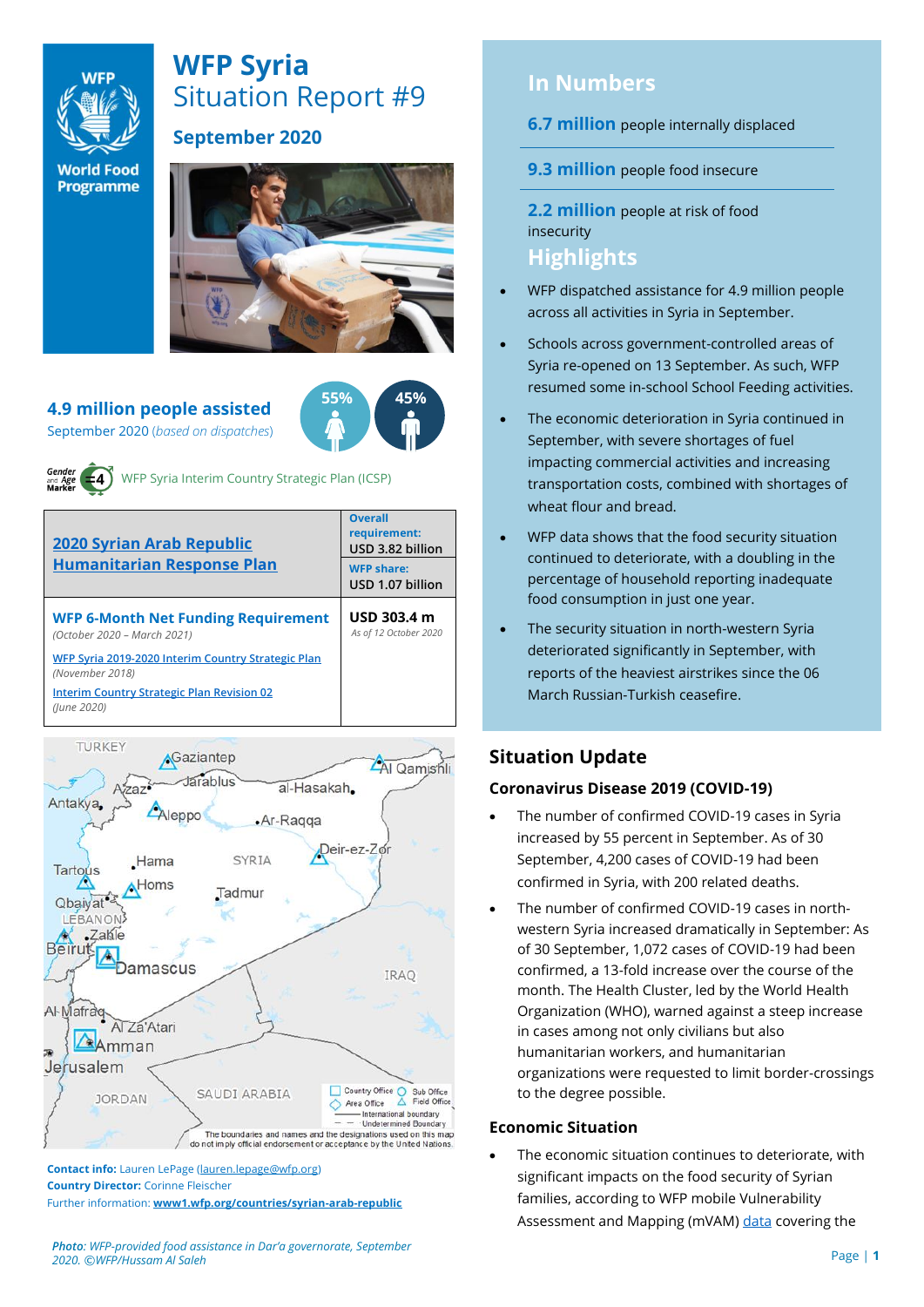month of September. More than half (54 percent) of surveyed households reported inadequate (poor and borderline) food consumption levels in September 2020, a 26 percent increase from August, and double the level reported in September 2019. 18 percent of households reported poor food consumption in September 2020, a five percentage-point increase from August 2020.

- Beyond food, 46 percent of interviewed households reported not being able to purchase necessary medicines, primarily due to lack of financial resources (67 percent) and shortage of medicines in pharmacies (30 percent).
- Severe fuel shortages were reported across Syria in September, impacting commercial activities and increasing transportation costs. Wheat flour shortages were also reported, leading to a shortage of bread in bakeries in several areas across the country (particularly affecting southern Syria, especially Dar'a, Rural Damascus and Damascus governorates) in September.

#### **North-Western Syria**

- The security situation in north-western Syria deteriorated significantly in September. Heavy airstrikes were reported across the frontlines of southern Idlib governorate over the course of the month with reportedly the highest frequency of airstrikes since the [06 March Turkish-Russian ceasefire agreement.](https://docs.wfp.org/api/documents/40ca6ba502e24e5bbf6d711fa56f8b10/download/)
- As a result of the growing insecurity, sporadic population displacement was reported on several occasions from the areas of the southern Idlib governorate front lines. WFP continued to monitor population movement through its cooperating partners and has sufficient ready-to-eat rations in place inside north-western Syria to respond should the need arise.
- WFP reached 1.3 million people in north-western Syria under the August GFA distribution cycle. WFP also assisted 4,800 children with nutrition assistance.

#### **North-Eastern Syria**

The security situation in north-eastern Syria remained volatile and unpredictable in September. Clashes between the Kurdish-led Syrian Democratic Forces (SDF) and Turkish-backed forces were reported multiple areas of Al-Hasakeh and Ar-Raqqa governorate.

#### **Southern Syria**

The emerging shortage of bread in bakeries seen in September particularly affected southern Syria, especially in Dar'a, Rural Damascus and Damascus governorates, due to wheat flour shortages and electricity cuts, exacerbated by the ongoing fuel shortages. In Dar'a, a shortage of wheat flour caused many bakeries to shut down or to operate at only 50

percent capacity. In Rural Damascus governorate, people reportedly queued for up to four hours to receive bread from public bakeries.

• WFP delivered food for 1.3 million people across the southern governorates of As-Sweida, Dar'a, Damascus, Rural Damascus, and Quneitra in September.

# **WFP Response**

- WFP dispatched humanitarian assistance sufficient for an estimated 4.9 million people across all activities in Syria in September.
- A total of USD 2.1 million in cash-based transfers (CBT) was distributed to 115,000 WFP beneficiaries across three activities: General Food Assistance (GFA-CBT pilot); Malnutrition Prevention (support to pregnant and lactating women), and Livelihoods, Resilience and Social Safety Nets.
- In response to COVID-19, and under agreement with UNFPA, CBT top-ups at a total value of USD 691,600 were distributed in September, allowing 308,750 people to purchase hygiene items.

# **General Food Assistance (GFA) Programme**

- In September, WFP dispatched GFA sufficient for some 4.9 million people across all 14 Syrian governorates.
- Cross-border deliveries from Turkey accounted for 30 percent of the total WFP general food assistance dispatched. This includes food rations for some 1.5 million people areas of Idlib and Aleppo governorate inaccessible from inside Syria.
- Working with UNICEF, soap is included in all WFP GFA food rations.

### **Livelihoods, Resilience and Social Safety Nets**

- In September, WFP reached some 39,500 people under its livelihood and resilience projects across Rural Damascus, Dar'a, Quneitra, As-Sweida, Homs, Hama, Lattakia, Tartous and Deir Ezzor governorates.
- On 15 September, WFP launched a bakery rehabilitation project in the town of Dar'a Al-Balad, Dar'a governorate. Once the works are complete, the bakery will provide fresh bread to some 40,000 people. This project is being carried out by WFP in cooperation with Première Urgence Internationale.
- As part of the COVID-10 response, WFP continue to make hygiene items available to beneficiaries of the Livelihoods and Resilience programme receiveing CBT.

### **School Feeding Programme**

• All schools across government-controlled areas reopened on 13 September, with 3.7 million students resuming in-school instruction across more than 13,000 schools.